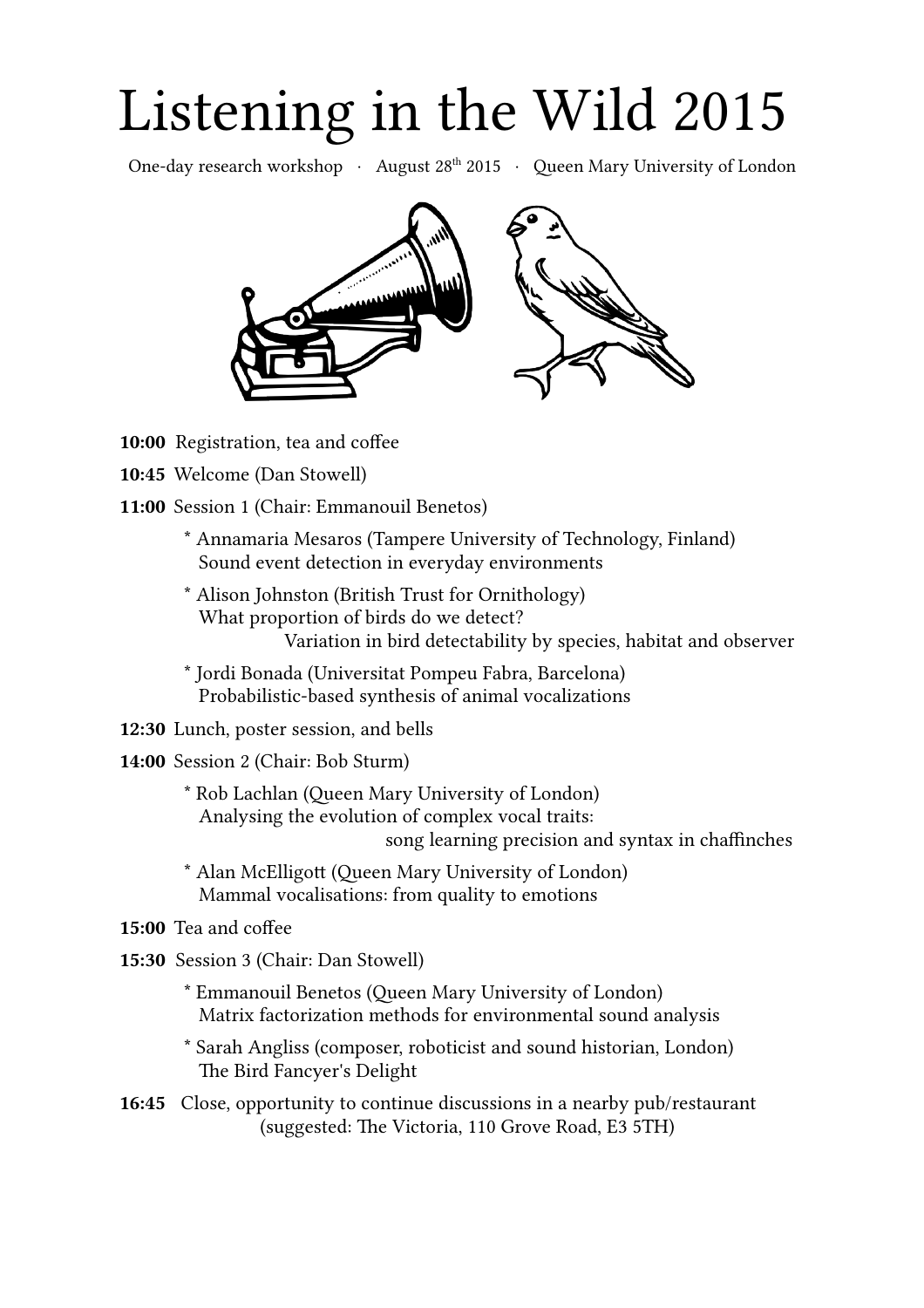#### Map

#### **Arts Two** lecture theatre:

From QMUL's East Gate, on Mile End Road, enter the campus then turn left. Arts Two is the third building on the left.



Map image (c) MapBox and OpenStreetMap

**Wifi access:** Network: QM-Events Passcode: taComA51ST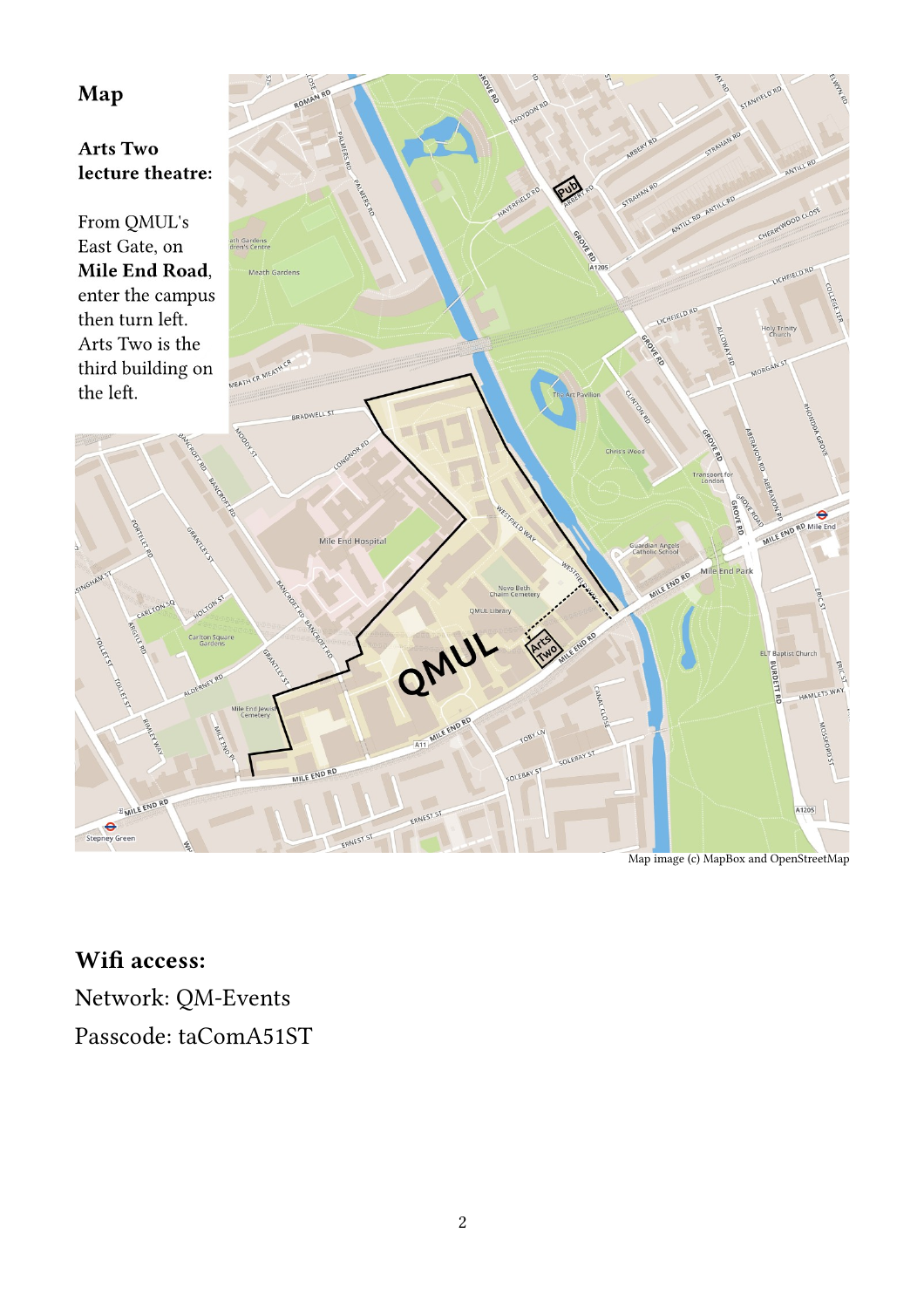# **Listening in the Wild: speaker abstracts**

#### **Sound event detection in everyday environments**

Annamaria Mesaros (Tampere University of Technology, Finland)

Our everyday environment is a complex mixture of sound sources. When describing a scene, we often explain it through labels related to the sound source and the sound production mechanism, to facilitate understanding of what is happening: dog barking, bird singing, etc. We refer to these descriptors as sound events. Detection, identification and segregation of the sound events is a natural thing for humans, but a highly challenging problem for automatic algorithms.

This presentation introduces work on sound event detection carried out at Tampere University of Technology over the last five years. Our early work on the topic concerned only the most prominent sound event at each time, to output a single sequence of events. Difficulties arise when the audio material contains a large number of sounds and many overlapping events, which is usually the case with the real world environments. The more recent approaches try to solve the problem of detecting multiple overlapping events in the audio mixtures. A promising solution is sound source separation, using the ability of non-negative matrix factorization to separate the mixture into components. Ideally, these separated components correspond to different sound sources and can be used for learning characteristics of individual sound categories. Another successful approach to dealing with multisource mixtures is deep learning. The discrimination power of the neural networks is able to overcome the complexity of the mixture and learn useful models for separate categories of sounds directly from the mixtures.

These recent developments have brought performance of sound event detection systems to a level where it it possible to develop various audio monitoring applications, for monitoring machines, people or wildlife.

#### **What proportion of birds do we detect? Variation in bird detectability by species, habitat and observer** Alison Johnston (British Trust for Ornithology)

There is a large variation in how easily birds are detected from their acoustic signals, by both humans and machines. Loud birds with a complex song and can be detected from a large distance, whereas quieter species will often only be detected when an observer or sensor is close to the bird. However, for all species, a higher proportion of individuals are detected closer to the observer. The function describing the reduction in the number of bird detections with increasing distance from an observer can be used to estimate detectability – the proportion of individuals present within a given area that are detected. In addition to the average volume of different species, many other factors can affect the detectability of birds and this can also vary within species. Habitat and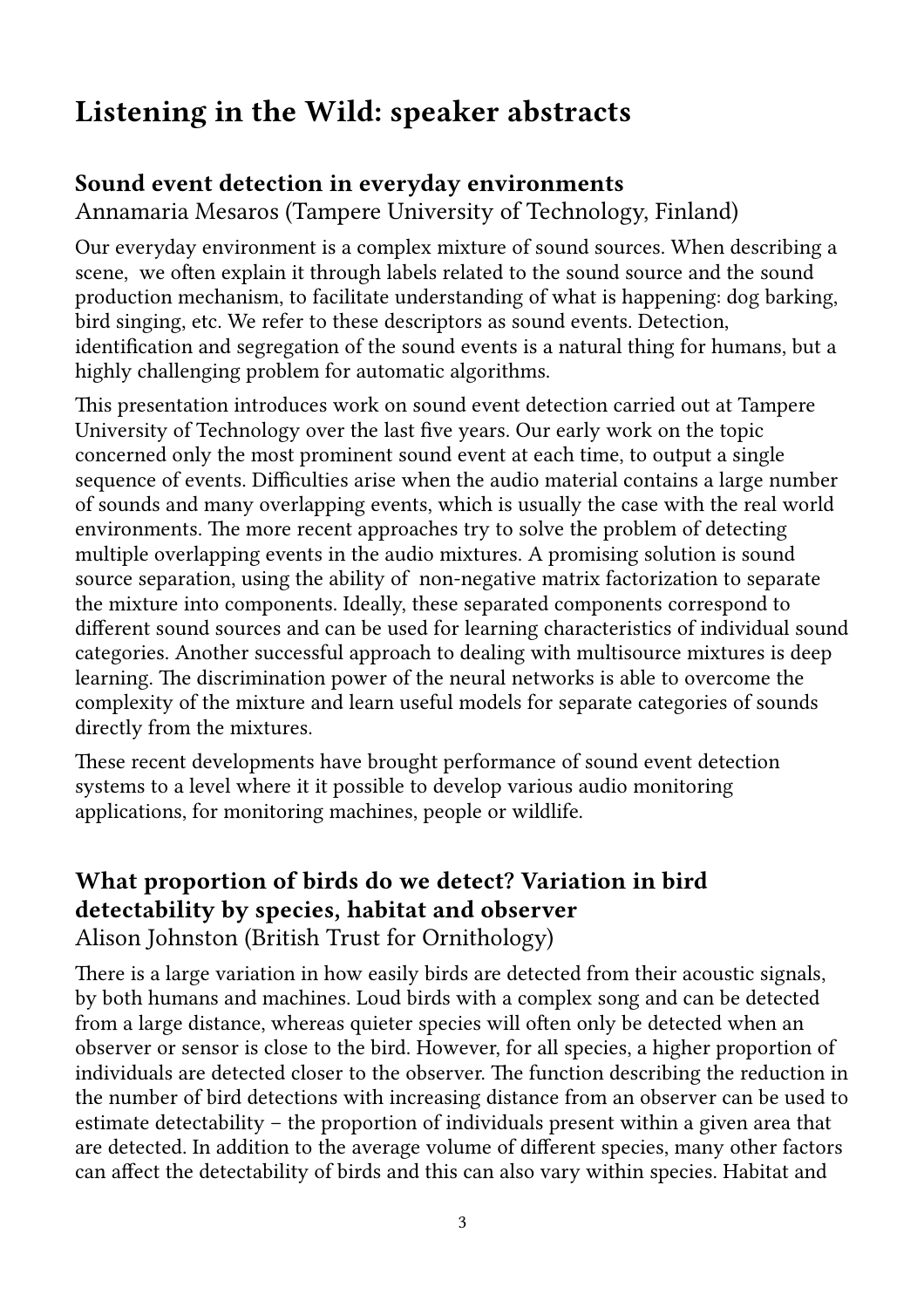weather affect sound attenuation which alters detectability. The skill and experience of a human observer can also affect detectability. The combination of many of these factors can lead to considerable heterogeneity in acoustic detectability, both within and between species. Therefore, to accurately estimate the underlying patterns of bird distributions and trends, it is important to account for this heterogeneity in analyses. This is particularly relevant in large citizen science datasets, which often have large variation in the skill of participants and in many other survey characteristics. The growing use of broad-scale citizen science monitoring has increased the relevance of modeling and accounting for heterogeneity in detectability.

#### **Probabilistic-based synthesis of animal vocalizations**

Jordi Bonada (Universitat Pompeu Fabra, Barcelona)

While current efforts in realistic sound synthesis focus on imitating, by means of computational models, sounds produced by objects, musical instruments or the human voice, the synthesis of realistic non-human animal acoustic vocalizations lags significantly behind, unable to meet the demands in as varied areas as virtual reality, animation, robotics, animal assisted therapy, applied biology or psychology.

In this talk we will propose a general methodology to statistically model animal vocalizations from a signal model perspective. Current approaches mostly aim at obtaining a deeper knowledge of vocal tract morphology and phonation mechanisms for generating synthetic vocalizations. Although a deeper knowledge would certainly benefit a physically inspired model, we contend that what is really necessary for a general-purpose synthesizer is a good probabilistic model of the relevant time-varying sound characteristics.

Our proposal is to model and generate animal vocalizations with context-dependent Hidden Markov Models (HMMs). For this purpose, it is not sufficient to adapt standard methods used in HMM based speech synthesis. What has made this approach to work really well for speech is not just the statistical approach itself, but also to a great degree the acoustic parameterization and the specific signal models resulting from decades of focused research. Starting from this experience, we now have the opportunity and the challenge to explore the huge acoustic diversity existing in animal vocalizations.

Some species might require radically novel approaches. Birdsongs exhibit strong frequency modulations that require non-stationary analysis methods to accurately compute its acoustic features. Contextual description used for speech is not applicable to animal vocalizations, since the syntactic organization is very different. Nevertheless, advances in sound analysis and modeling of species-specific vocalizations can be theoretically straightforwardly translated to similar vocalizations of other species. This is a key feature that favors developing a general methodology.

 $\sim$   $-$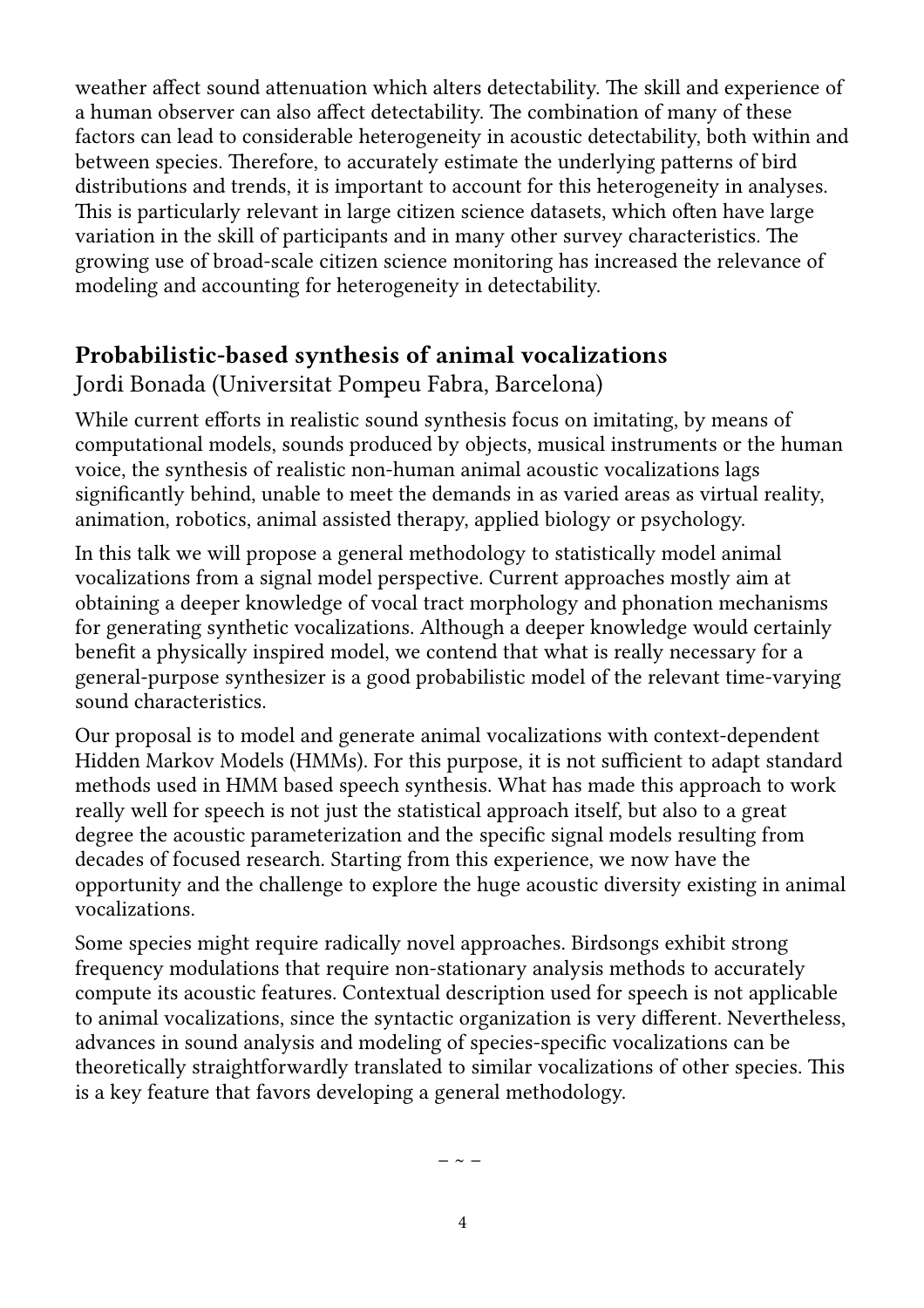## **Analysing the evolution of complex vocal traits: song learning precision and syntax in chaffinches**

Rob Lachlan (Queen Mary University of London)

Like many animal signals, bird song varies considerably between species. But a surprising aspect of several bird groups is the high degree to which song varies within species too. This latter type of variation is ultimately a consequence of vocal learning, a ubiquitous feature of vocal development in oscine passerines that is also found in parrots and hummingbirds. Characterizing this variation is thus central to our understanding of vocal learning – its precision, its constraints, and its evolution. I will discuss these three aspects of learning in the chaffinch (*Fringilla coelebs*), a model species for vocal development, and show how, as with inter-specific variation, computational methods are becoming increasingly important in research in this field. (1) As a consequence of cultural evolution, microgeographic variation in songs provides a signature for the processes underlying learning. By fitting cultural evolutionary models to the output of comparisons of song similarity, I will show that it is possible to infer processes of learning from field data. (2) Song learning is constrained, however, by perceptual genetic predispositions that, in the case of chaffinches, impose syntactical regularities throughout a population. I will discuss a new method to quantify such syntactical structure derived from signal redundancy. (3) Chaffinches have colonized the Atlantic Island archipelagoes of the Azores, Madeira and the Canary Islands, forming genetically isolated populations, in which previous work had indicated that song had diverged. Using the methods described above, I will demonstrate how song learning precision has deteriorated, and syntactical constraints on learning have been relaxed in these island populations.

## **Mammal vocalisations: from quality to emotions**

Alan McElligott (Queen Mary University of London)

Using the source-filter theory of call production as a framework for our research on mammal vocal communication, I will review our key findings in two quite separate fields of study. Firstly, in a sexual selection and evolution context (using fallow deer as the model species), I will detail the parameters of male calls that are linked to male competitive abilities and therefore mating success during the breeding season or rut. Secondly, in an animal welfare context (using goats as the model species), I will explain how vocalisations can potentially be used to identify when animals are in positive or negative emotional states. This latter research is now being extended to work on poultry vocalisations with a view to automating the process of monitoring animal emotional states.

 $\sim$   $-$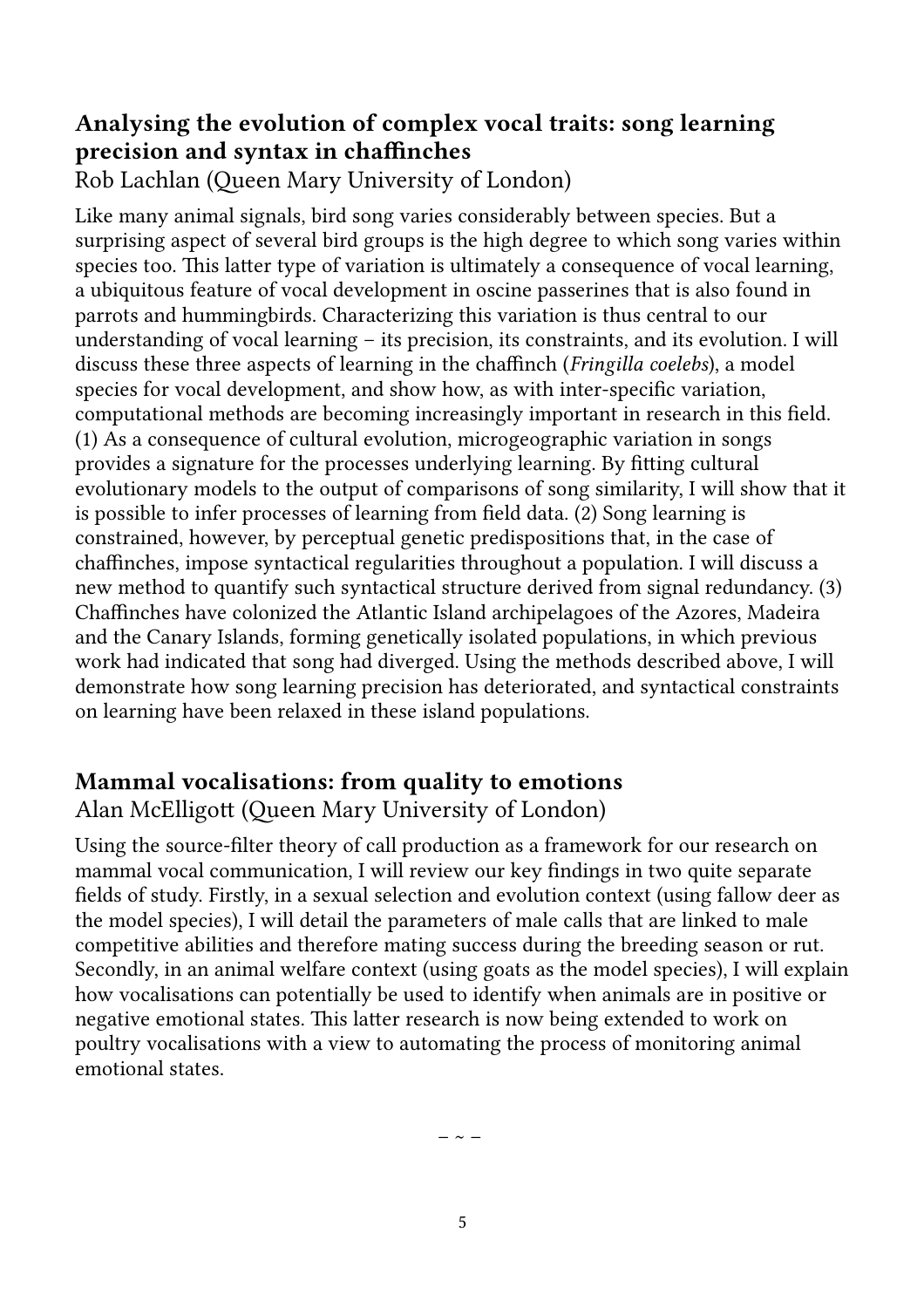## **Matrix factorization methods for environmental sound analysis** Emmanouil Benetos (Queen Mary University of London)

Matrix factorization (or spectrogram factorization) methods form a major part of current research in audio signal analysis, leading to the creation of systems that are robust, computationally efficient, and interpretable. In this talk I will present approaches for analysing environmental sounds based on spectrogram factorization methods; the first part of the talk will focus on automatic characterisation of acoustic environments using a temporally-constrained probabilistic model, applied to a corpus of train station recordings. I will then present a model for detecting overlapping events from audio, as well as an application of this methodology to the problem of acoustic identification of bird species. The final part of this talk will discuss ongoing work towards the creation of a morphological model of acoustic scenes suitable for generating soundscapes of varying complexity, and its applicability towards the evaluation of acoustic event detection systems.

#### **The Bird Fancyer's Delight**

Sarah Angliss (composer, roboticist and sound historian, London)

In the 18th century, musical manuals circulated showing songbird keepers how to teach their birds to sing human tunes. These treatises were known as the Bird Fancyer's Delight, sheets of music specially written to play to a pet bullfinch, linnet or canary in order that it would learn the tune and sing it back. The idea was to engineer primordial feathered recorders in the home, 100 years before the arrival of the phonograph and the advent of recorded sound. Musician and inventor Sarah Angliss explores to what extent this interplay was successful and looks for its modern day equivalent.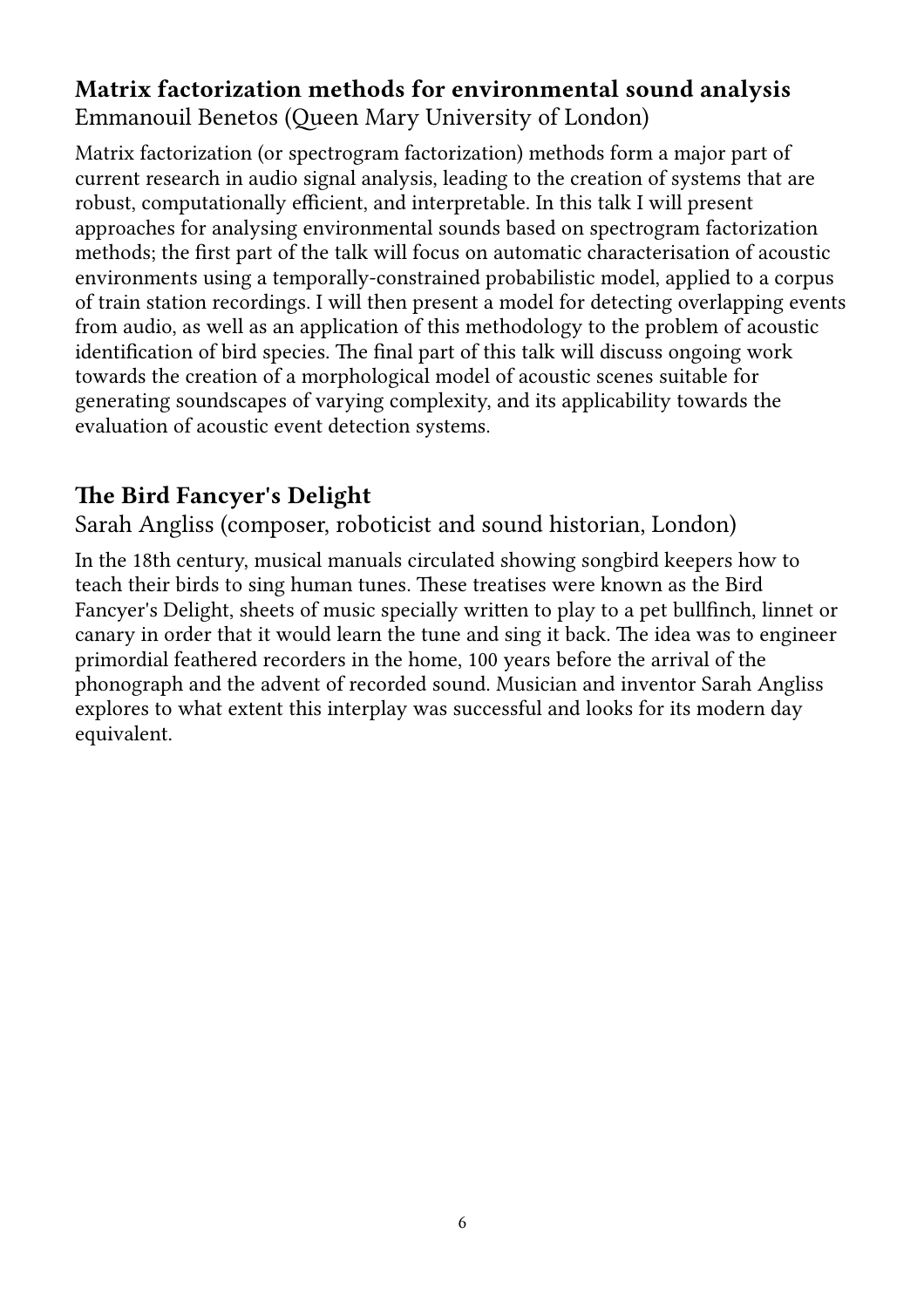# **Listening in the Wild: poster abstracts**

## **Vocal response of male serin, Serinus serinus, to interactive playback**

#### Ana T. Mamede

Song overlapping and alternating in birds has been studied over the past few decades and, more recently, spawned some controversy over its communicative value. Proposed hypotheses to explain the function of this vocal behavior leads to quality and/or motivation signaling. Results of previous experiments showed that male serin react to songs with shorter inter-syllable intervals but not to frequency variations. We analyze vocal response to interactive playback attempting to rate alternate and overlap song stimuli influence. Analyzing overall differences in responses between experimental treatments, namely song length and interval between songs and syllables, we found a decrease in male song length with playback overlapping and alternating. On the other hand, the decrease in inter-syllabic range during alternating playback may indicate higher aggressiveness. The results suggest that singing in overlap and alternate can be considered a threat but male reaction is different, responding more aggressively to overlap stimuli.

## **The Role of Form in Modelling Auditory Scene Analysis**

#### Susan L. Denham, Martin Coath, Sarah A. Collins

Separating out and correctly grouping the sounds of a communicating animal from the natural acoustic environment poses significant challenges to models of auditory scene analysis, yet clearly animals perform this task very effectively. Inspired by the important part that form plays in the segregation and recognition of visual objects, we consider the role of form in auditory scene analysis. By form in audition we mean the dynamic spectrotemporal patterns characterising individual sound events as well as their timing with respect to each other. We present a model capable of segregating and recognising complex natural communication calls within natural acoustic environments. The model consists of four key stages: 1) incoming sounds are processed using a model of the auditory periphery, followed by 2) a model of contrast gain control; 3) two neural networks, characterised by different timescales learn to respond preferentially to specific spectrotemporal patterns in the modified peripheral response, and 4) a second order network learns the relationships between the responses at the two different temporal scales; a moving average of the network output indicates detection of the target communication call. Songs of the cirl bunting (Emberiza cirlus) are used to investigate the capabilities of the model in detecting and classifying different song types in natural environments under various noise conditions, and its sensitivity to a range of temporal and spectral manipulations. We conclude that this approach shows great promise for developing specific sensors capable of learning to detect and classify target songs and calls in natural conditions in real-time.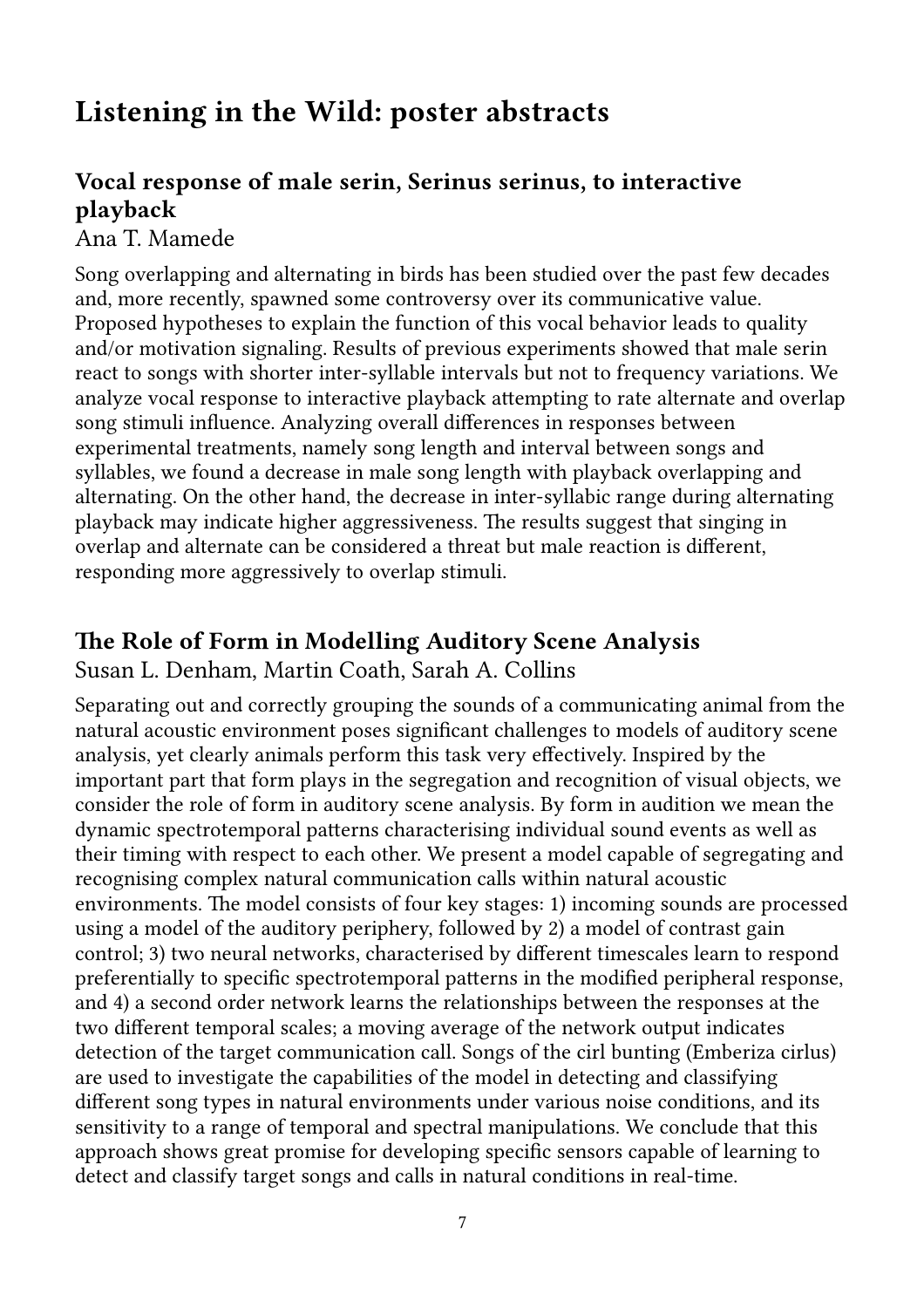## **Quantifying difference in vocalizations of bird populations**  Colm O'Reilly

Evolution has caused populations of birds to change over time. As a population of bird migrates from other populations of the same species, this population can evolve dramatically. Bird vocalisations tend be the first characteristic to experience change. These vocalisations are a strong indicator of diversification when plumage patterns and other morphological information has not altered significantly. When vocal changes evolve dramatically, reclassification of a population as a new distinct species comes into question. Thus ornithologists are interested in a systematic and repeatable method to measure call and song similarity. The work in this poster is inspired by human speech dialect separation using pitch contours. Results from experiments using data from pairs of populations considered very similar, very different and between the two extremes are shown. Initial results are promisingly close to the accepted relative level of similarity, based on ornithologist's studies. Further work will investigate how much data is required to get an accurate measure of difference between two populations, and to use vector quantization to select pitch contour thresholds.

## **CHiME-Home: A Dataset for Sound Source Recognition in a Domestic Environment**

Peter Foster, Sid Sigtia, Sacha Krstulovic, Jon Barker, Mark Plumbley

For the task of sound source recognition, we introduce `CHiME-Home', a novel data set based on 6.8 hours of domestic environment audio recordings. We describe our approach of obtaining annotations for the recordings. Further, we quantify agreement between obtained annotations. Our annotation approach associates each 4-second excerpt from the audio recordings with multiple labels, based on a set of 7 labels associated with sound sources in the acoustic environment. With the aid of 3 human annotators, we obtain 3 sets of multi-label annotations, for 4378 4-second audio excerpts. We quantify agreement between annotators by computing Jaccard indices between sets of label assignments. Observing varying levels of agreement across labels, with a view to obtaining a representation of `ground truth' in annotations, we refine our dataset to obtain a set of multi-label annotations for 1946 audio excerpts.

## **Large-scale decline of bats and bush-crickets revealed thanks to automatic acoustic monitoring scheme**

Yves Bas, Christian Kerbiriou, Alienor Jeliazkov, Isabelle Le Viol, Jean-François Julien

A nation-wide acoustic monitoring program based on both car transects and point counts carried out by volunteers was launched in France in 2006. Data gathered on 3560-km car transects and 1270 point counts, surveyed twice a year, revealed a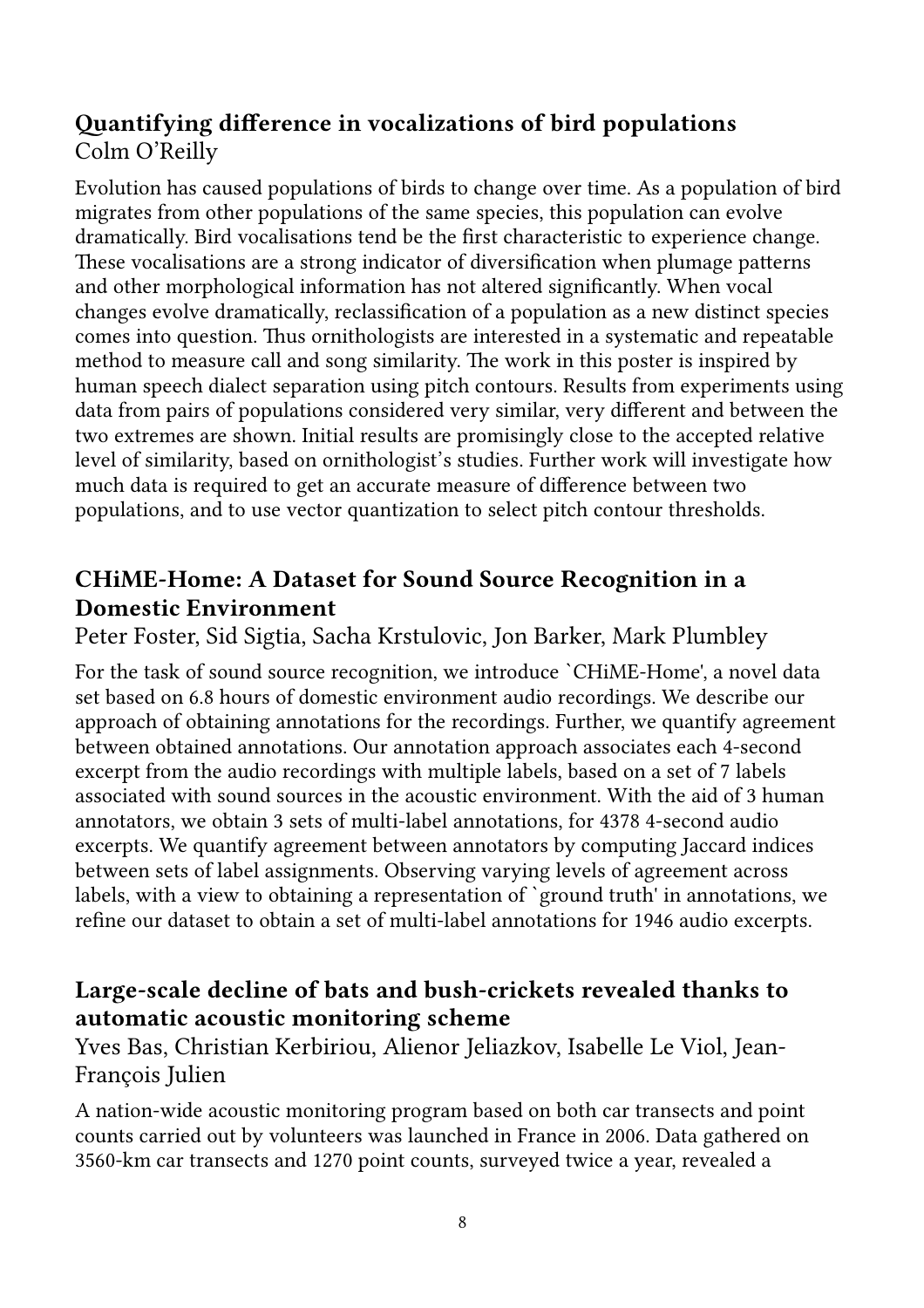negative trend for three common bat species whose decline was previously unsuspected: Common Pipistrelle (Pipistrellus pipistrellus), Leisler's Bat (Nyctalus leisleri) and Serotine Bat (Eptesicus serotinus). Useful data were also serendipitously collected on several species of bush-crickets (Orthoptera Tettigonioidea) thanks to their nocturnal activity producing ultrasonic songs. Using a new automatic identification process on the recordings, these data also revealed unexpected decline for two common species of bush-crickets: Great Green Bush-Cricket (Tettigonia viridissima) and Large Conehead (Ruspolia nitidula). During this same period, new technologies allowed to achieve full-night sampling, and thus to increase sampling efficiency, especially for elusive species of both groups. This led us to propose in 2014 a third protocol taking advantage of these new detectors. Using both current data and simulations, we compared the three different types of acoustic data collection (car transect, short point counts, and full-night point recordings), and their statistical power to detect alarming species trends (-30 % over 10 years). Results showed that car transects were optimal for monitoring most bush-cricket species, and some of the most mobile and large bat species, while full-night recordings would provide a better monitoring for most bat species, especially those which have a high activity rate along the night. The protocols therefore showed a very good complementarity and keeping up them should help avoiding any representativeness bias.

#### **Assessing snore sounds recorded in the home via smartphone**

Amy V. Beeston, Guy J. Brown , Xibo Wang

Obstructive sleep apnoea, associated with symptomatic snoring in the majority of patients, is currently assessed via overnight polysomnography in hospital. Recent work suggests an audio channel alone may be sufficient for diagnosis (e.g. Abeyratne et al, 2013). However, sleep in clinic appears unrepresentative of sleep at home, and single-night studies have proved unreliable (Malhotra et al, 2015). A home-based assessment is therefore in high demand, and poses an interesting challenge as recordings vary enormously in microphone quality, room-acoustics, and noise sources.

This paper describes a system for capture of snoring events in domestic environments via smartphone. At registration, users identify snoring risk factors (e.g., obesity) and potential noise sources (e.g., bed-partners, who might also snore). Overnight, users' audio recordings are segmented, compressed and streamed to a server for analysis. The paper illustrates a scene-analysis approach to snore segregation, and outlines our plan for determining objective and subjective measures of snoring severity. We also show how the audio data can be supplemented with heart-rate and motion recordings from a personal fitness tracker.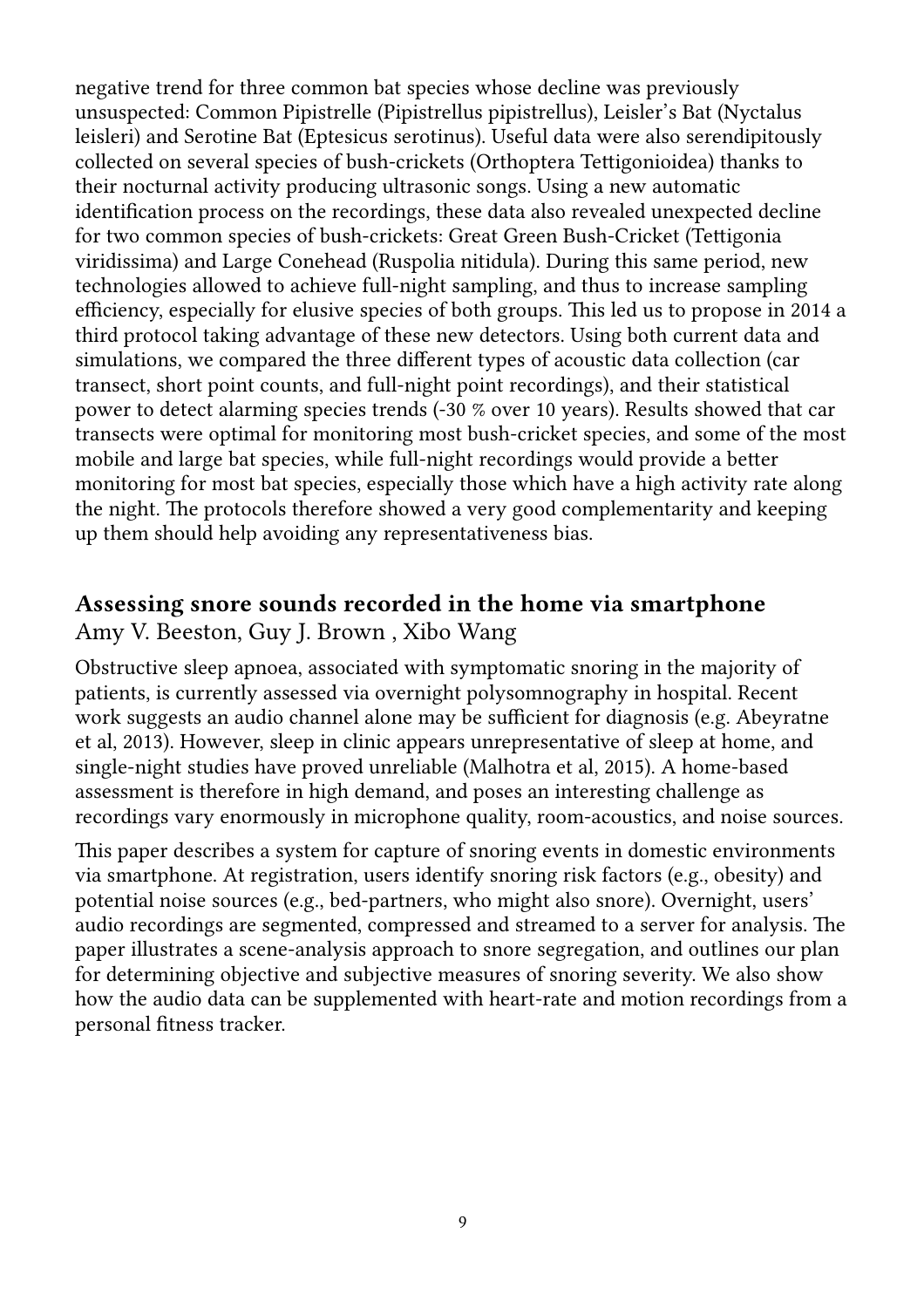## **Automatic Acoustic Monitoring of Natural Systems: Towards the Detection and Classification of Bird Flight Calls**

Justin Salamon, Juan Pablo Bello, Andrew Farnsworth, Steve Kelling

To understand the dynamic patterns of species occurrences across the breadth of their ranges, data must be collected both at fine resolutions and over broad spatial and temporal extents. Currently, human observers collect almost all species occurrence data. However, accumulating the knowledge necessary for identification is not a trivial task, sometimes requiring thousands of hours of effort. Additionally, not all individuals can acquire the necessary skills for detection; and the number of potential observers with sufficient expertise is limited. Finally, basic physiology and logistics prevent typical human observers from collecting data in all desired locations and times. Importantly, a very small number of observers are active at night, the time at which nearly all bird migration occurs. Thus human observers cannot adequately collect the needed data to describe the composition and magnitude of these massive movements of birds. The work presented here is a collaboration between NYU's Music and Audio Research Lab (MARL) and the Cornell Lab of Ornithology (CLO). The goal is to enable the large scale study of bird migration patterns through the automatic detection and classification of bird flight calls. A pilot study is currently underway using outdoor recording units that employ a simple energy-based activation system to capture potential flight calls and transmit them to a centralized server for further analysis. In this poster we present the results of our preliminary experiments on automatic flight call detection and species classification using data collected by these units. We describe our classification model, based on unsupervised feature learning, the data used in the experiments, and present some preliminary analysis results both for flight call detection in continuous recordings and for species classification from short audio clips. Finally, we also discuss some of the main challenges highlighted by our experiments such as model generalization in the presence of varying background noise and the need for high-precision (as opposed to high classification accuracy) models.

## **Using Identity Vectors for the Bird Individual Identification on the Close Set**

Ladislav Ptacek, Zbynek Zajic, Jan Vanek, Ludek Muller

An Identity Vector (ivector) is the State-of-the-Art in the Speaker Recognition. A speaker is represented by the supervector of accumulated statistics of speaker's data with respect to Universal Background Model (UBM). The Factor Analysis (FA) decomposition is used to reduce a huge dimensionality of the supervector to a low dimensionality space vector – ivector. An ivector could be a final representation of the speaker or it is further processed by Probabilistic Linear Discriminant Analysis (PLDA) model to maximize the ratio of between- to within-class covariance in order to increase separability of given classes. The training of both the FA decomposition and PLDA model requires a huge amount of data. But ornithologist usually records about hundreds or thousands of songs, but FA and PLDA training requires millions and/or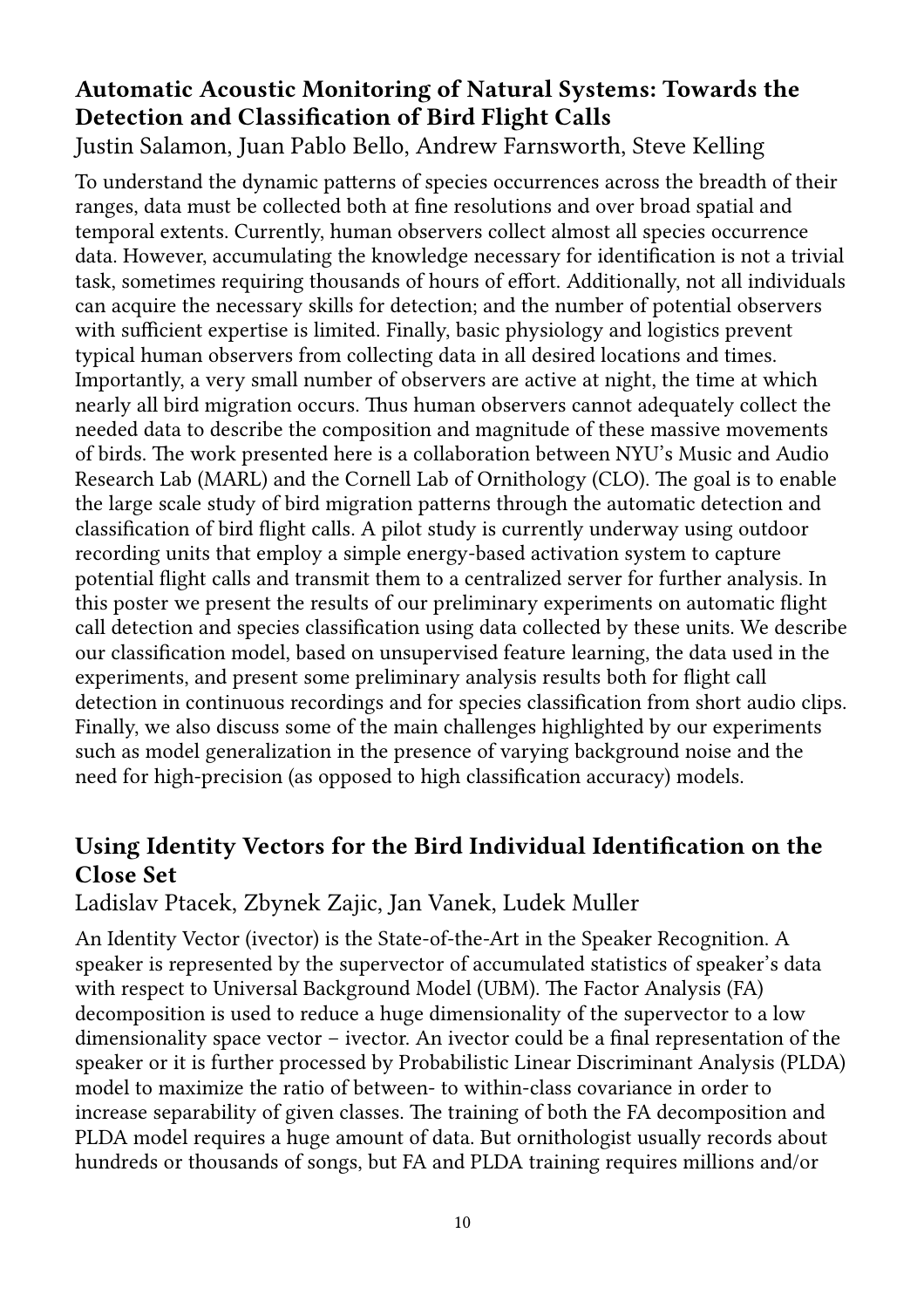much more recordings. Moreover the records have to be precisely annotated (species, individuals). To avoid described obstacle in our experiment the system (FA and PLDA) was trained on the human-speech data. The main scope of the research was a Bird Individual Identification on the Closed Set. We used 5,176 bird song records origin of thirteen chiffchaff individuals. The identification accuracy varies between 61.9% and 85.8%.

#### **Dynamic Time Warping and Affinity Propagation Clustering for the categorisation of bird species: A case study**  Simone Clemente, Marco Gamba, Daniela Pessani, Livio Favaro

We present an implementation of Dynamic Time Warping to calculate the pairwise acoustic dissimilarity of bird sounds. Diurnal calls of 26 bird species were recorded from February to July 2014 close to a large industrial plant of Fiat Chrysler Automobiles located within the Riserva Naturale Orientata delle Baragge (45°29'14"N; 8°07'45"E) in Northwest Italy. Recordings were collected with a RØDE NTG2 condenser transducer microphone (frequency response 20 Hz to 20 kHz, max SPL 131dB). The microphone was mounted on a RØDE PG2 Pistol Grip and connected to a TASCAM DR-680 digital recorder (44.1 kHz sampling rate). All species were recorded at a distance of between 5 and 10 m from the caller. Segments containing vocalisations (WAV format, 16-bit amplitude resolution) were selected from the original files and coupled with the information collected in the field on the vocalising species. Each segment could include the calls of one to four bird species. Overall, a spectrographic inspection provided us with a total of 2058 audio files that we used to calculate a pairwise dissimilarity matrix with a custom-built script in Python (Python Software Foundation). The matrix was then submitted to a clustering process in R (R Core Team) using the Affinity Propagation algorithm. The most robust clusterisation was selected using the Adjusted Rand Index (ARI), evaluated between successive clustering processes. The ARI showed higher values for the clustering solution with 71 leaves. Moreover, this clustering solution showed 90% agreement with the bird species or assemblage we observed in the field. Our results demonstrate that the combination of dynamic time warping and affinity propagation clustering is a powerful tool for categorisation of wild bird calls. This approach could be used to develop effective passive acoustic monitoring systems.